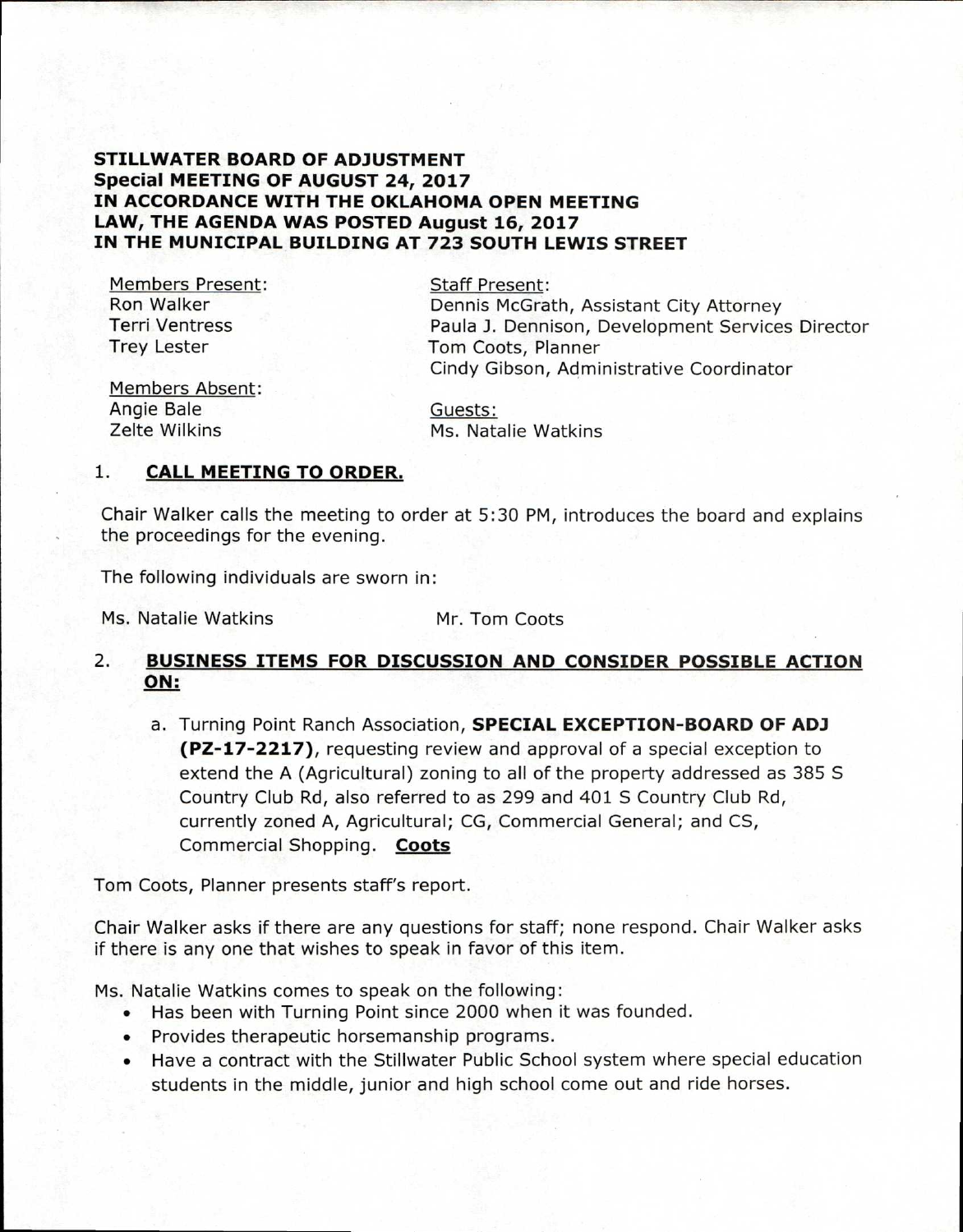Stillwater Board of Adjustment Minutes **Page 2 of 3** and 2 of 3 Special Meeting of August 24, 2017

- Have other equine assisted activities that aren't necessarily riding, such as a literacy program at Highland Park Elementary School where 1<sup>st</sup> Grade children are challenged to read for seven (7) weeks then they can read to horses.
- This program gives some children their first book.
- Have a local mini-horse program.
- Will be starting a dementia program with the mini-horses using a proven program that has an incredible success rate.
- Have the ability to serve the community in lots of different ways.
- Were tenants at a large horse facility and access to the arenas and such was limited so the program couldn't be expanded.
- Found out that the property on Country Club was going to become available, started negotiating, raised funds, made the deal then the owners changed their mind and decided to give the property to the program.
- Grant money that was raised will be used to develop an educational center as seen in the brochure that was handed to the board.
- Received a Rotary grant to create a sensory trail that will be done on horseback for the kids.
- This area can also be used by school groups for education and tours.
- Will be doing some job training for high school kids as well as help them create portfolio.
- Will be constructing an open air arena which eventually will have garage doors that can be closed during the winter months.
- Will be doing many, many beneficial community outreach programs with groups such as the Wings of Hope, Marland's Children Home, cancer patients, Payne County Youth Home and so many more.
- Believe that when it is all done, it will be an added attraction to the entrance for Stillwater.

Ms. Watkins explains the plans and details of the site and expresses hope that the Board will consider the request.

Chair Walker asks if there are any questions for the applicant; none respond. Chair Walker asks if there is any one that wishes to speak in opposition of this item; none respond. Chair Walker asks if staff has anything further to present.

Tom returns and outlines the surrounding properties and zoning. Tom states that the only possible impact could be for the property to the east, however, the owners were are the ones who donated this property; and distance needed for horses to a dwelling type unit.

Tom asks if there are any questions.

Mr. Lester asks if extending this to Agriculture will cover everything that they are planning to do; Tom responds yes.